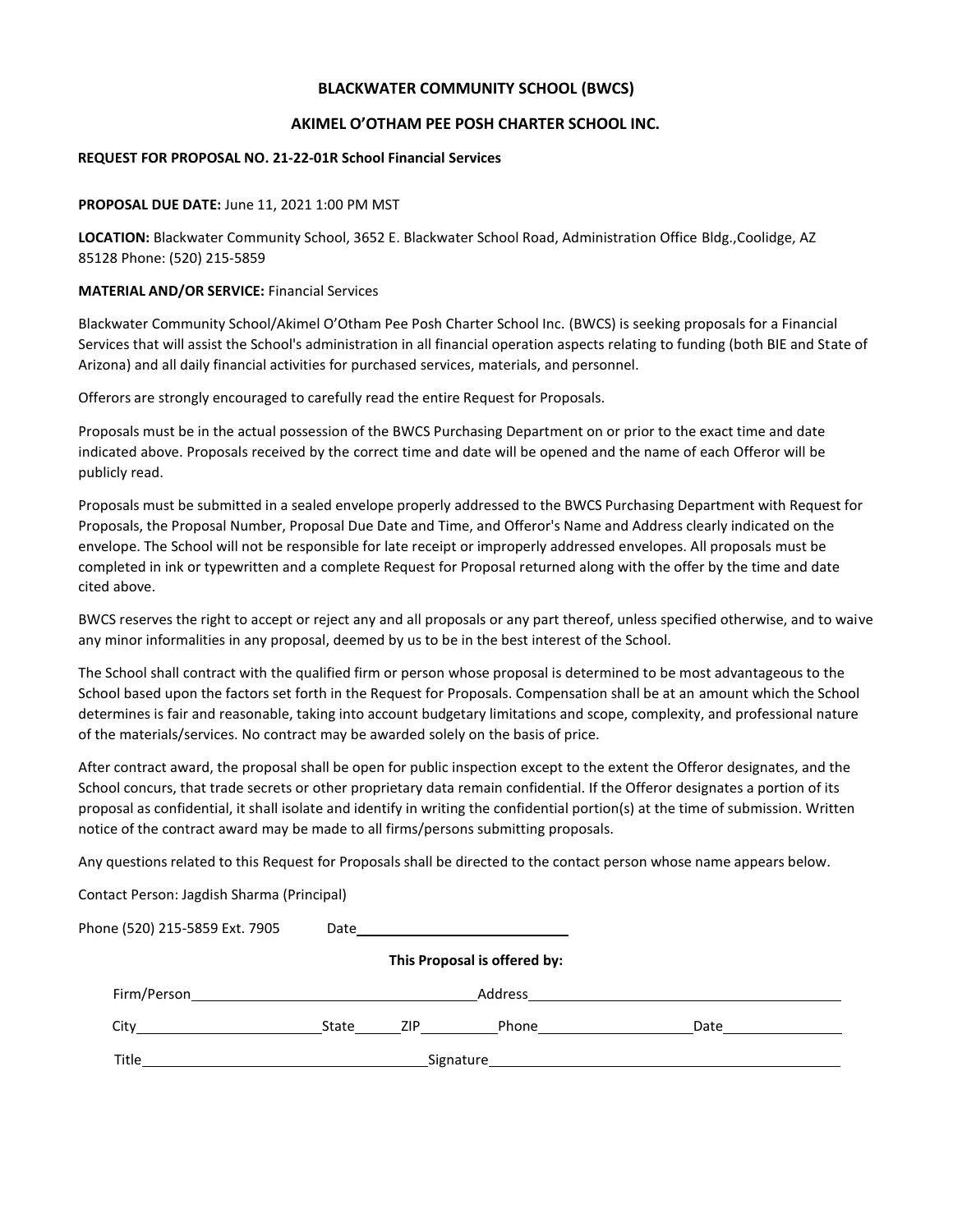## **A. DIRECTIONS FOR SUBMITTING COMPETITIVE SEALED PROPOSALS**

Offerors shall sign the Request for Proposal. If this document is not properly signed, the proposal may be considered non-responsive. Telephoned, telegraphed or faxed proposals will not be accepted.

In the event that no proposal is to be submitted, please advise Blackwater Community School, whether or not further requests for like items covered by this request are desired.

Any Offeror not responding to two (2) consecutive Requests for Proposals for similar procurements may be removed from the Vendor List for those items.

## **B. TERMS AND CONDITIONS**

The submission of a proposal shall indicate that the Offeror has read the terms and conditions, understands the requirements and that the Offeror can supply the required services specified.

No alterations, erasures or additions are to be made unless initialed in ink by the authorized signer. Proposals must be legible, typewritten if possible. Illegible or vague proposals may be rejected.

No contract exists on the part of the school until a written purchase order has been issued. Issuance of a school purchase order and a formal signed contract (attachment#1) will be considered sufficient notice of acceptance of contract.

Prices shall be stated in units as specified (excluding sales tax) and the extension (excluding sales tax) on each item in the proposal. In the event of conflict between the unit price and the extension, the unit price shall govern.

It is mutually understood and agreed that the successful firm shall not assign, transfer, convey, sublet or otherwise dispose of the purchase order or contract, or their right, title, or interest therein, or power to execute such purchase order or contract to any other person, company or corporation without the prior written consent of the BWCS Principal, Director of Purchasing or designee.

BWCS reserves the right to return any equipment and/or supplies that do not meet specifications indicated in the proposal at Offeror's expense. Offeror guarantees that equipment and/or supplies delivered are standard, new and regular stock.

Failure to examine any requirements shall be at the Offeror's risk.

# **C. CERTIFICATION**

By signing the Offer, Offeror certifies the following:

Offeror has examined and understands the terms, conditions, scope of work and the specifications and other documents in this solicitation.

The submission of the offer did not involve collusion or other anti-competitive practices. Neither signatory nor any person on his behalf, has not agreed, connived or colluded to produce a deceptive show of competition in the matter of the bidding or award of a contract under this solicitation.

Offeror has not given, offered to give, nor intends to give at any time hereafter any economic opportunity, future employment, gift, loan, gratuity, special discount, trip, favor, or service to a public servant in connection with the submitted offer.

Neither Offeror nor any officer, director, partner, member or associate of Offeror, nor any of its employees directly involved in obtaining contracts with the State of Arizona, Blackwater Community School or any subdivision of the state has been convicted of false pretenses, attempted false pretenses, or conspiracy to commit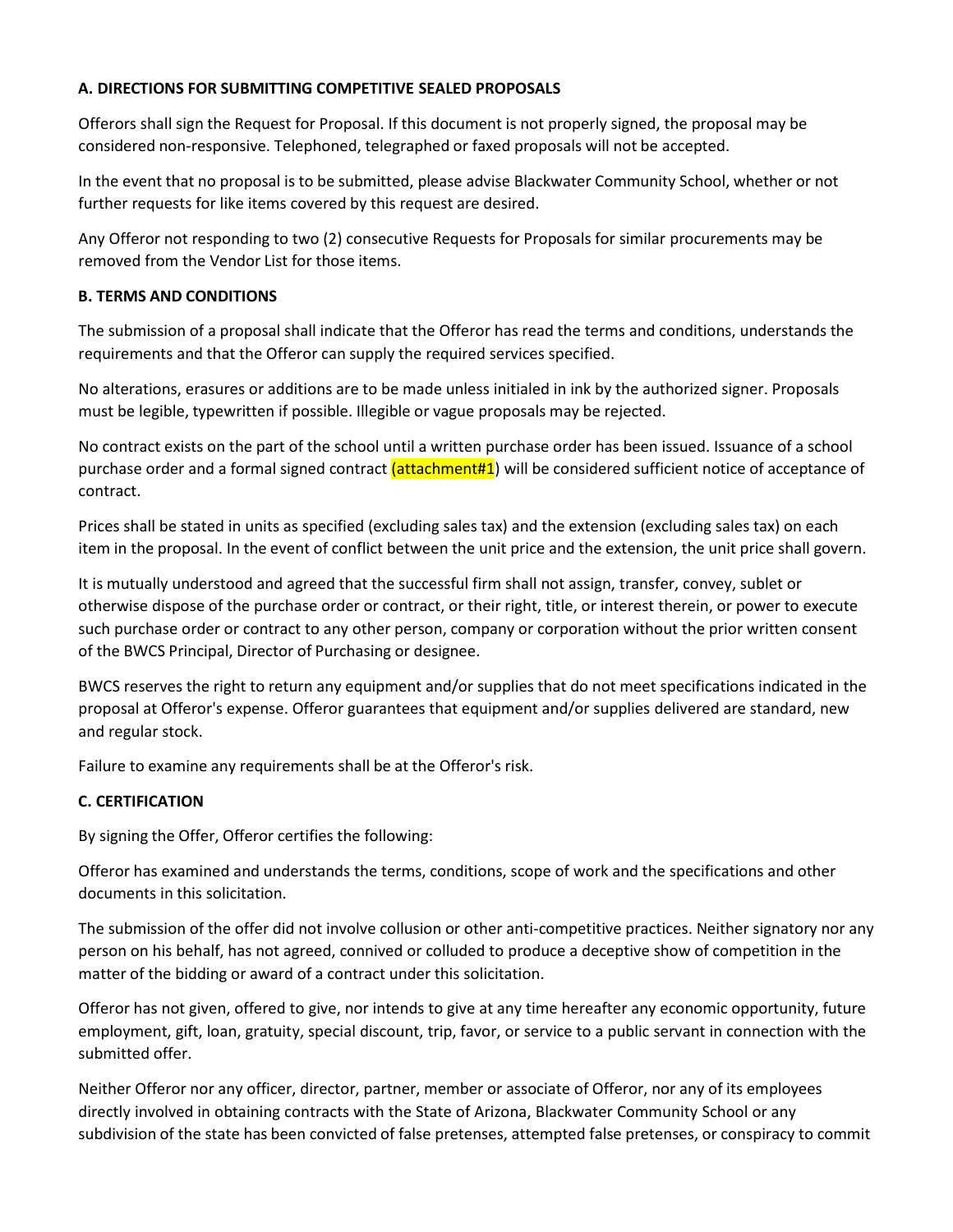false pretenses, bribery, attempted bribery or conspiracy to bribe under the laws of any state or federal government for acts or omissions after January 1, 1985.

Offeror agrees to comply fully with any and all provisions of A.R.S. 32-1101 et seq (Registrar of Contractors) that may regulate Offeror's business. Offeror shall not discriminate against any employee, or applicant for employment in violation of federal and state laws (see Federal Executive Order 11246: ARS 31-1461).

Offeror is not currently suspended, debarred or otherwise precluded from participation in any public procurement activity with any federal, state or local government entity.

If awarded a contract, Offeror agrees to promote, offer and sell under BWCS contract only those materials and/or services awarded to contractor by BWCS.

If awarded a contract, Offeror will provide the equipment, commodities, and/or services to Blackwater Community School in accordance with the terms, conditions, scope of work, specifications, and other documents of the Request for Proposal.

If awarded a contract Offeror agrees that all students, staff and other individuals eligible to receive services will have equal access to services regardless of race, religion, color, sex, disability, age or national origin (including language minority individuals).

Offeror and all proposed subcontractors comply and shall remain in compliance with the Federal Immigration and Nationality Act (FINA), all other Federal immigration laws and regulations, A.R.S. 41-4401, and A.R.S. 23-214, which requires compliance with federal immigration laws by Arizona employers, Arizona contractors and Arizona subcontractors in accordance with the E-Verify employee eligibility verification program.

Offeror does not have scrutinized business operation in Sudan or Iran and complies with the Export Administration Act.

# **D. TAX REQUIREMENTS**

Do not include any Sales or Use Tax on individual items in this proposal. Instead show below the percent of tax to be charged by you. The School is exempt from paying Sales Tax. No sales tax will be charged.

# **E. SAMPLES**

It is the Offeror 's responsibility to provide the School with adequate samples and detailed specifications from any item offered. If a sample is requested by the School for evaluation, it must be submitted within 10 working days.

Samples submitted for evaluation shall be free of charge, submitted and removed by Offeror at Offeror's expense. Award samples may be held for comparison with deliveries. The School shall not be held responsible for any sample damaged or destroyed in examination or testing. Samples not removed within thirty (30) days after notice to the Offeror will be regarded as abandoned and the school shall have the right to dispose of them as its own property.

Samples submitted will be compared to proposal specifications and evaluated as to: materials used in construction, quality and workmanship, durability, adaptability to the use for which this item was intended, and overall appearance.

# **F. WARRANTY/GUARANTEE**

All bidders must guarantee full satisfaction of their products use or permit unsatisfactory products to be returned collect for full money refund. Vendors will replace damaged items at no cost to the School.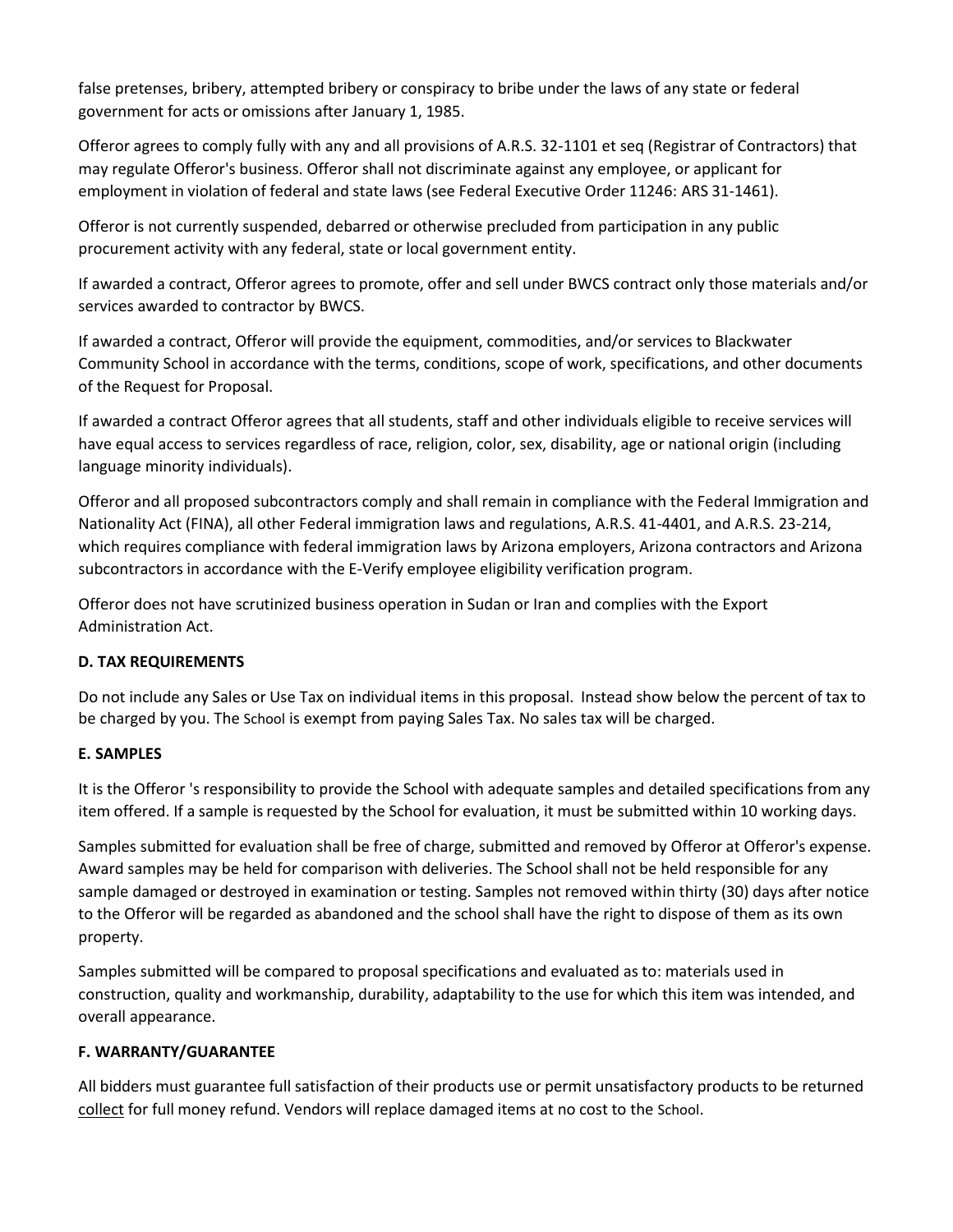## **G. QUANTITY(S)**

Quantity(s) indicated are the School 's best estimate of projected needs and are in no way guaranteed or implied. Payment will be made to successful Offeror for actual quantity(s) ordered and received. Final quantities will be based upon need and funds available.

In the best interest of the School, we reserve the right to increase or decrease quantities as shown, or to place subsequent orders with successful Offeror(s). Successful Offeror will be contacted prior to the placement of any additional order for verification of proposal prices.

#### **H. PRICE CLAUSES**

Prices must be firm at least 120 days, preferably firm for one year from date of proposal award.

After 120 days, the BWCS Purchasing Department will review fully documented requests for price increases. The requested price increase must be based upon a cost increase that was clearly unpredictable at the time of offer and which can be shown to directly affect the price of the item concerned. The BWCS Purchasing Department will determine, through competitive market review, trade publications, independent price index, and/or other means, whether the requested price increase, or an alternative option, is in the best interest of the School. The vendor shall offer BWCS any published price reduction during the contract period. All price adjustments will be effective on acceptance by the BWCS Purchasing Department.

Indicate the number of days prices are firm: (If not filled in then price is firm for the term of contract which is normally one year)

## **I. FORM OF CONTRACT**

The form of contract for this purchase shall be a properly issued purchase order referencing the requirements of this Request for Proposals and a signed BWCS Contract. If a firm submitting an offer requires that the School sign an additional contract, a copy of the proposed contract must be included with the proposal.

The Purchasing Department will review proposed vendor contract documents. A vendor's contract document shall not become part of the purchase contract unless and until an authorized representative of the BWCS Purchasing Department and or an administrator/Board Representative signs it. BWCS's contract documents shall govern in the event of conflict with the terms of a vendor's contract.

At any time and with the mutual consent of the vendor and School, the contract may be amended if deemed to be most advantageous to the School. If the vendor objects to the amendment(s) the School may cancel the contract.

## **J. CONTRACT LIAISON**

The Contract Liaison for any contract under this Request for Proposal will be Jagdish Sharma, Principal, Blackwater Community School, (520) 215-5859 x 7905. The Contract Liaison shall act as the BWCS's contract manager and oversee performance under the contract.

The Contract Liaison may provide the vendor with general guidance as to contract performance. However, this individual is not authorized to make or approve changes in the contractual or performance requirements of any contract. Changes to an awarded contract shall be effective only upon written approval from the BWCS Governing Board.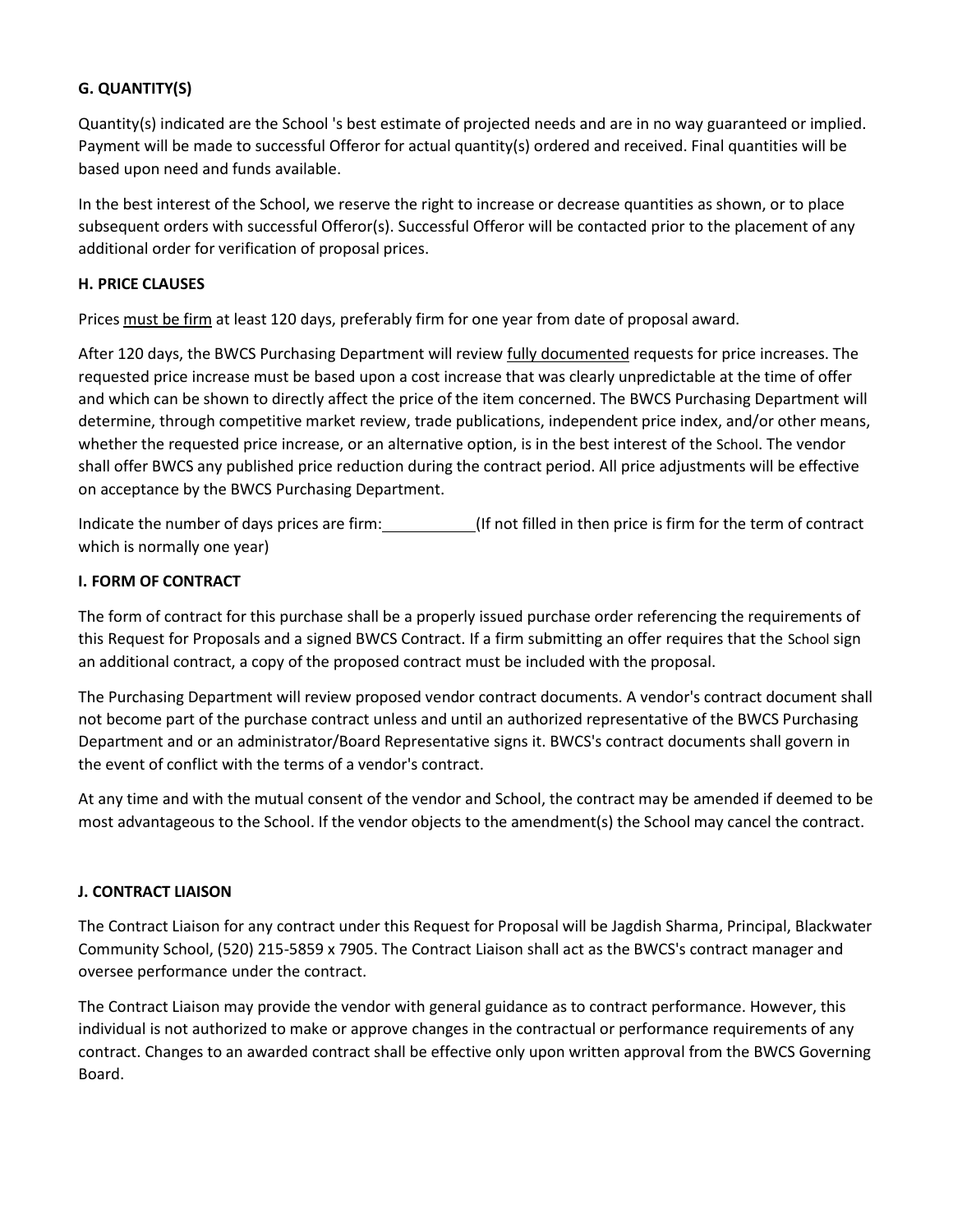## **K. DELIVERY OF AWARDED ITEMS**

Delivery to be F.O.B. destination, freight prepaid to the BWCS, Coolidge, AZ, as indicated on the purchase order. Prompt delivery is of the essence and may be a factor in proposal award. Therefore, Offeror must indicate delivery time following receipt of purchase order on the proposal form. Failure to deliver order within the specified time frame may result in purchase order cancellation.

All deliveries shall be accompanied by delivery tickets or packing slips. Ticket shall contain school purchase order number, vendor name and name of article. Purchase order number, vendor name and name of article, shall identify cartons.

All equipment must be marked with manufacturer's name either by stamping or embossing.

Indicate number of days for delivery after receipt of purchase order .

#### **L. GENERAL INFORMATION**

Any formal written protest arising from the solicitation and/or award of this Request for Proposal shall be filed with Jagdish Sharma, the School Representative. Written protest relating to the initial solicitation must be filed with the School Representative prior to proposal opening. All other protests must be filed within 10 days after the protester knows or should have known the basis of the protest whichever is earlier. Contact with the School Representative may be made at (520) 215-5859 for the information required in the filing of a formal written protest pursuant to State Board of Education School Procurement Rule R7-2-1142.

The School reserves the right to conduct discussions with responsible Offerors for the purpose of clarification and to request best and final offers before a contract is awarded.

The School reserves the right to accept or reject any proposal, or any part thereof, unless specified otherwise, and to waive any minor informalities in any proposal deemed by us to be in the best interest of the School.

The Request for Proposals is issued in accordance with the requirements of the Arizona Department of Education's School Procurement Rules (Arizona Administrative Code R7-2-1001 through R7-2-1195). Any contract awarded as a result of this Request for Proposal shall be governed by said rules.

## **M. SERVICE TO INCLUDE BUT NOT LIMITED TO**

Prompt delivery of the services requested.

## **N. PROPOSAL EVALUATION AND AWARD**

The School intends to contract with the qualified firm or individual whose proposal(s) is deemed to be most advantageous to the School. No contract shall be awarded solely on the basis of price. Cost is a factor in selection, however, only those proposals determined to meet all of the requirements of this Request for Proposals will be given consideration.

The evaluation and award criteria, in relative order of importance, are the following:

- Staff qualifications (including related Degree and Certifications) relating to the ability to provide the required services to the School.
- A thorough knowledge and at least five (5) years of experience in Bureau of Indian Education (BIE) Accounting Practices and Procedures.
- A thorough knowledge and at least five (5) years of experience in Arizona Department of Education Accounting Practices and Procedures.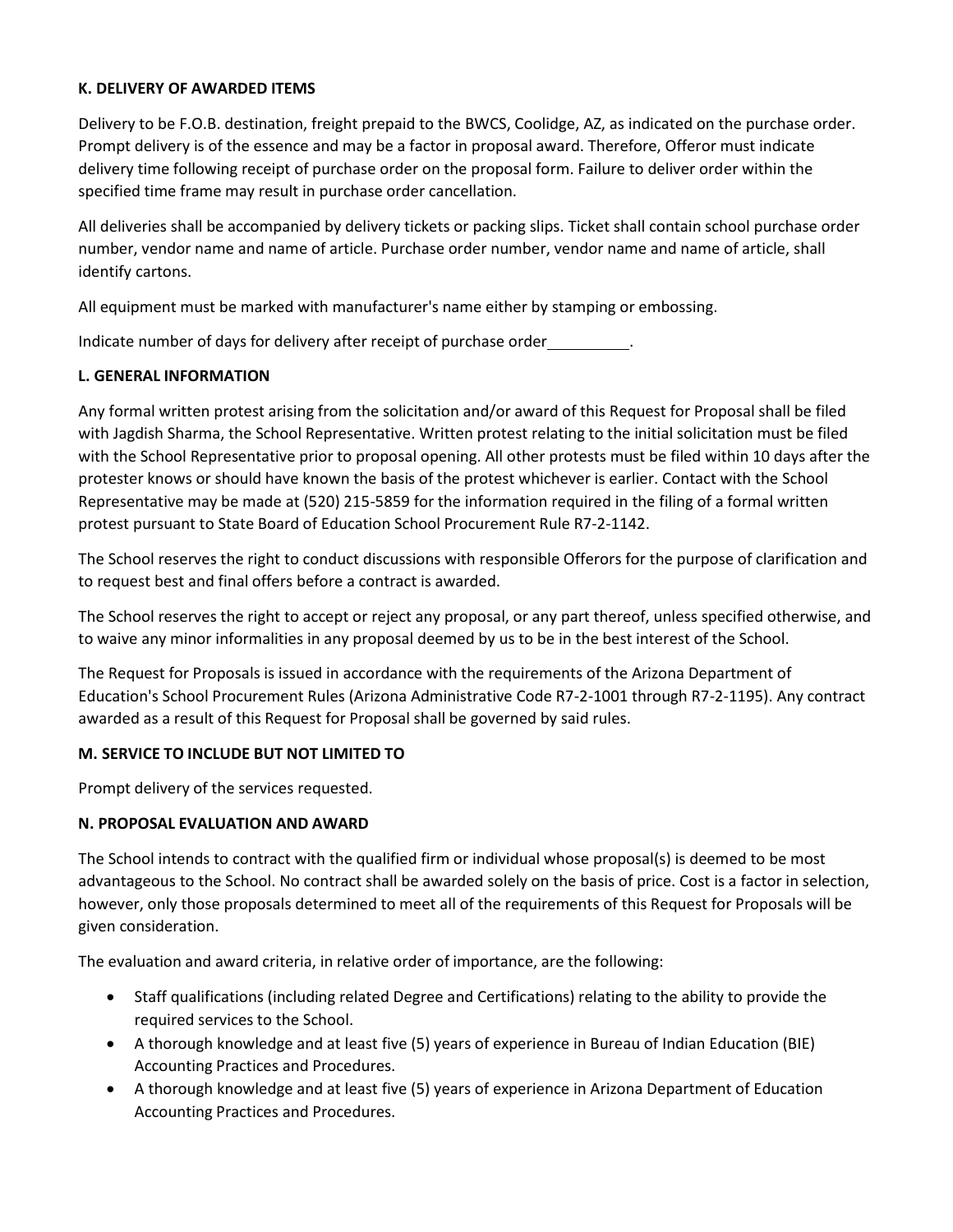- A thorough knowledge and at least five (5) years of experience in Arizona Charter School's Accounting Practices and Procedures.
- Plan for implementing the program and providing specified services.
- All required licenses and permits for providing services in the Gila River Indian Community.
- Cost.

BWCS anticipates it will contract with one vendor. The School reserves the right to award to the second most advantageous Offeror, if primary Offeror is unable to perform the contract's requirements.

All proposals shall be open for public inspection after contract award, except to the extent the Offeror designates and the School concurs, that trade secrets or other proprietary data contained in the proposal documents remain confidential.

# **0. SCOPE OF SERVICES**

Blackwater Community School maintains two (2) charters - a K-2 grade, a 3<sup>rd</sup>-5<sup>th</sup> grade and a Bureau of Indian Education Grant School (K-5). Proposals must be inclusive for all three (3) schools.

- **1.** The Offeror will assist with budget planning and development, and other long-range planning as appropriate, including preparation of annual and revised budgets, and the timely filing of these budgets.
- **2.** The Offeror will provide support services within the Bureau of Indian Education financial system providing reports, planning, and all aspects of financing.
- **3.** The Offeror will provide support services within the Arizona Department of Education financial system providing reports, planning, and all aspects of financing.
- **4.** The Offeror will provide accounting, general ledger and reporting services, including the recording of all detail financial transactions in a computerized accounting system that provides payroll and accounts payable checks, state and federal reports, and all management reports required in a comprehensive financial system.
- **5.** The Offeror will reconcile selected key general ledger account monthly. Additionally, reconcile the general ledger to the annual audit report.
- **6.** The Offeror will provide advice and assistance with business procedures required to comply with legal and audit requirements, including the proper investment, safeguarding and handling of cash, records and procedures required to conform with the Single Audit Act of 1984: fixed asset accounting; and, other procedures for adequate internal control and compliance with USFRCS and GASB requirements.
- **7.** The Offeror will provide advice and assistance with other business-related matters, including financial policies, capital planning, insurance, federal and state grants, procurement requirements, legislative and statutory issues and records management.
- **8.** The Offeror will attend monthly Board of Trustees meeting, quarterly Financial Planning meetings, and other meetings and provide detailed financial reports as needed.
- **9.** The Offeror will obtain all required licensing as per the Gila River Indian Community.
- **10.** The offeror will provide oversight on school payrolls (if requested)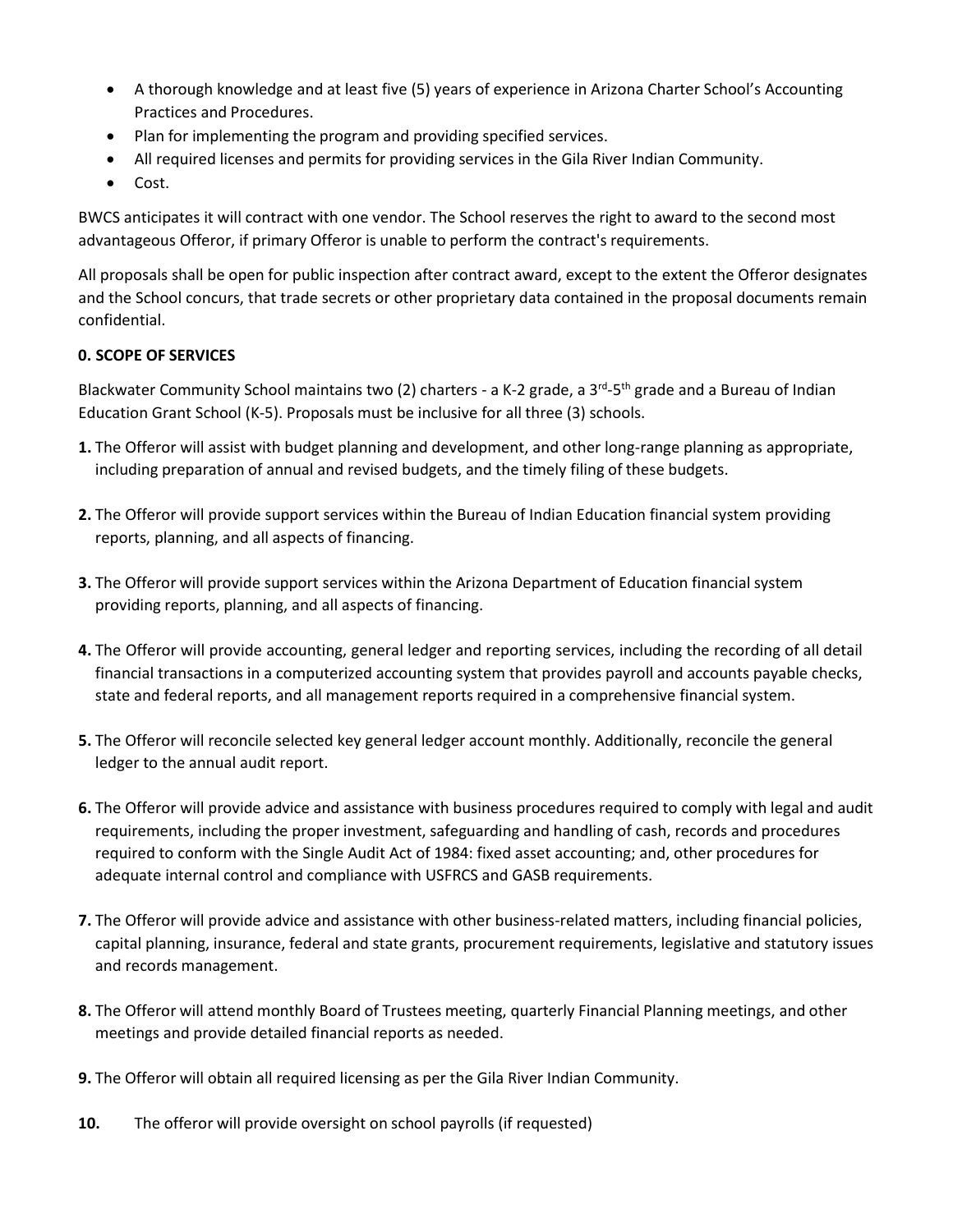**11.** The Offeror will submit any and all financial documentation in a timely manner for any school audits conducted by any funding authorities.

## **P. PROPOSAL SUBMITTAL**

Please submit your proposal providing the following information. Number as indicated.

1. Provide your firm's name, address, telephone number and how long firm has been in business.

2. Provide a description of your firm's experience in providing the specified items.

3. Provide a thorough description of your firm's ability to provide support after sale. Indicate any services that would be available to BWCS with a separate reference to the accounting services as defined in "Section O. Scope of Services" above and include: payroll, accounting and reporting services, budget planning and preparation, and attending required and optional meetings.

4. Please provide individual prices on the following services:

A) Payroll

B) Accounting & reporting services

C) Budget planning & reporting services

D) Attending required meetings – monthly board meetings (12), quarterly staff budget meetings, and other meetings as needed (up to six per year).

5. Provide a list of at least three customers the School can contact as references for your firm's services and/or equipment. The references listed must have received the same or substantially similar materials and services as those specified in this Request for Proposals.

6. Indicate any and all extra or incidental costs that might apply to the School purchase.

7. Provide documentation that the firm or any individual representing the firm is not currently suspended, debarred or otherwise precluded from participation in any public procurement activity with any federal, state or local government entity.

## **Q. TERM OF CONTRACT. EXTENSION, AMENDMENTS, CANCELATION & PENALTIES**

Contract Period: It is BWCS's intent to award a multi-term contract for the specified materials, equipment and/or services. The initial contract term shall be for one (1) year. By mutual written agreement between Blackwater Community School and vendor, the contract may be extended up to four (4) consecutive additional 12-month periods, beginning immediately after expiration of the prior term. However, no contract extension exists unless and until contractor is so notified by BWCS.

The School reserves the right to immediately cancel the contract without penalty or recourse, in whole or part, when the School determines that action to be in its best interest. Contractor shall be entitled to receive just and equitable compensation in accordance with applicable contract pricing for work in progress and/or work completed before the effective date of the cancellation.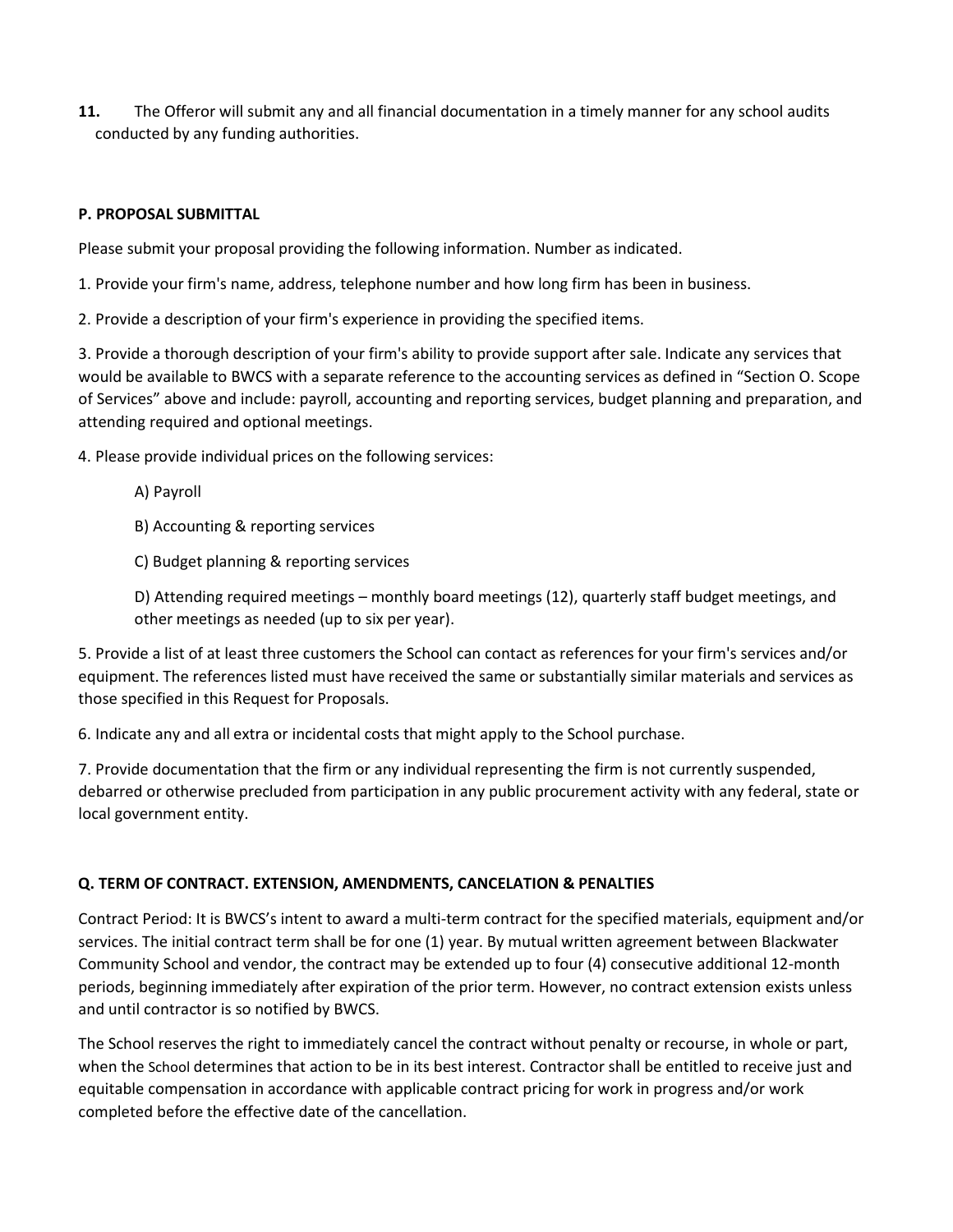The School reserves the right to penalize, withhold payment or partial payment if said products or services are not delivered or not completed as stated in the scope of services. Excessive penalties may result in cancellation of the contract/purchase order.

# **R. OTHER REQUIREMENTS:**

Must possess GRIC Tribal Business License prior to starting the work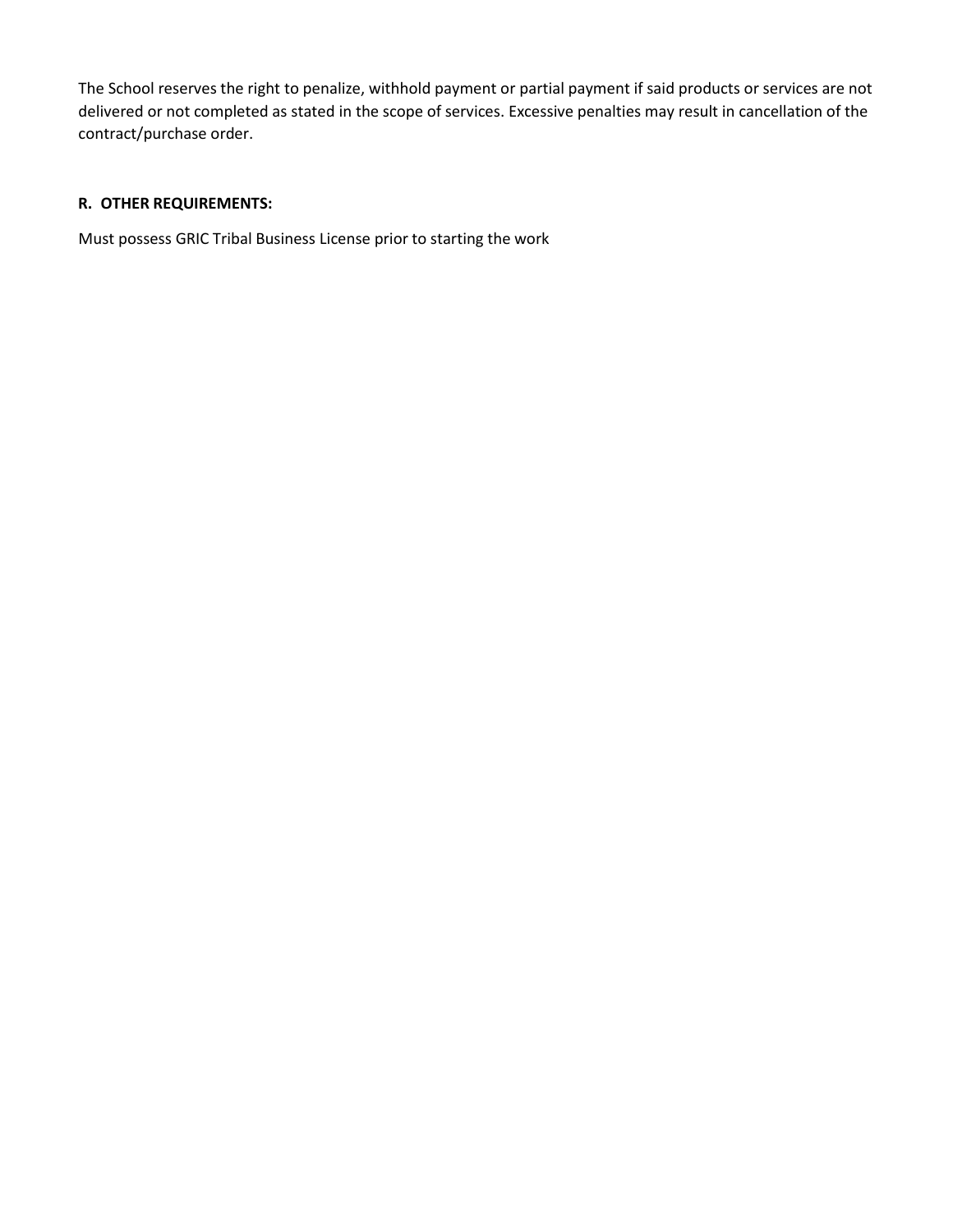#### Attachment 1 - **INDEPENDENT CONTRACTOR AGREEMENT**

This independent contractor agreement (the "**Agreement**") is made and entered into as of ,\_\_\_, 2021 (the "**Effective Date**") between Blackwater Community School (the "**School**"), a tribally controlled grant school, and

("**Contractor**") (collectively, the "**Parties**").The School requests the Contractor to perform services for it and as laid out in the Scope of work section of the RFP.

The Parties therefore agree as follows:

#### 1.1. **Termand Termination**.

1.2. This Agreement takes effect immediately as of the Effective Date, and remains in full force and effect until the Contractor has completed the Services or until June 30, 2018, whichever occurs sooner. This period shall be referred to as the "**Term**." This Agreement may be terminated earlier pursuant to Paragraphs 1.2 – 1.3.

1.3. Either Party may terminate this Agreement for cause by providing the other Party written notice if the other Party: (i) is in material breach of this Agreement and has failed to cure such breach within five (5) days after its receipt of written notice of such breach provided by the non-breaching Party; (ii) engages in any unlawful business practice related to that Party's performance under the Agreement; or (iii) files a petition for bankruptcy, becomes insolvent, acknowledges its insolvency in any manner, ceases to do business, makes an assignment for the benefit of its creditors, or has a receiver, trustee or similar party appointed for its property.

1.3 Either Party may also terminate this Agreement without cause, so long as the terminating party provides thirty calendar days' written notice to the other of termination.

## **2.1. Contractor Services and Rate of Pay.**

2.2. During the Term, the School may engage the Contractor to provide the following services as needed (the "**Services**"), or other such services as mutually agreed upon in writing by the Parties(email is acceptable):

2.3. The Contractor shall provide all necessary equipment to perform the Services. School will Provide cleaning supplies and chemicals in order to perform the job requirements If the Contractor has obtained employees or agents (the "**Contractor Personnel**"), the Contractor shall be solely responsible for all costs associated with the C o n t r a c t o r Personnel.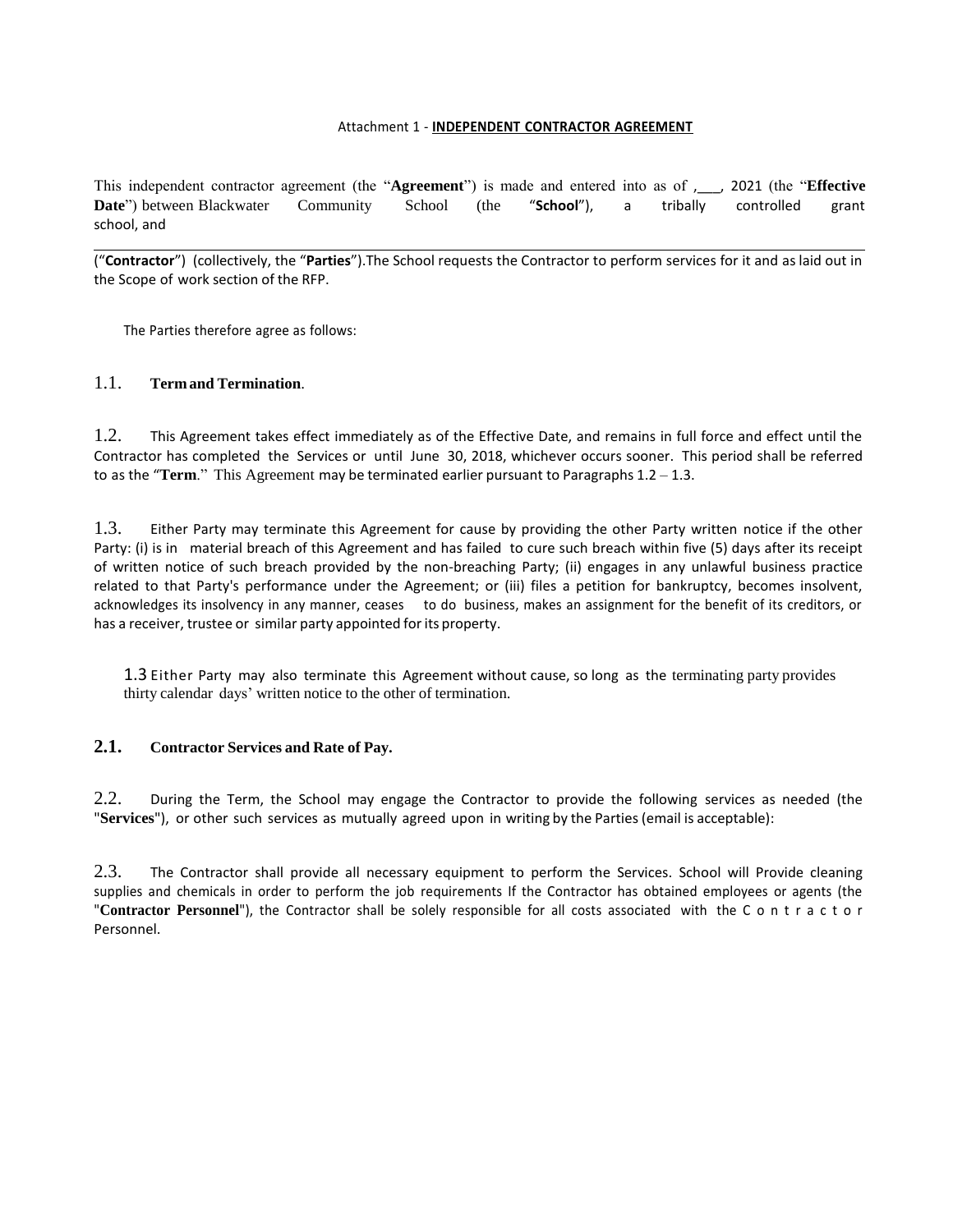2.3 As a result of providing the Services, the Contractor or Contractor Personnel may create certain work product (the "**Work Product**"). Any such Work Product created pursuant to this Agreement shall be the property of the School, who has procured the Contractor's Services hereunder, and such Work Product shall be turned over to the School at the culmination of this Agreement.

2.4. The Contractor shall notify the School of any change(s) to the Contractor's schedule that could adversely affect the availability of the Contractor, whether known or unknown at the time of this Agreement, no later than **10 days** prior to such change(s). If the Contractor becomes aware of such change(s) within the **10 days** period, the Contractor shall promptly notify the School of such change(s) within a reasonable a m o u n t of time.

2.5. The Contractor shall issue invoices that itemize the work performed in the period billed to a sufficient level of specificity as determined by the Principal, in connection with the Business Office. Invoices shall be submitted to the School's accounts payable department within thirty days of completing the Services, unless otherwise instructed by the School. The Contractor shall also provide any supporting documentation as instructed by the School's accounts payable department. The School shall remit payment to the Contractor within thirty days of receiving the invoice from the Contractor.

2.6. The School shall not be responsible for federal, state and local taxes derived from the Contractor's net income or for the withholding and/or payment of any federal, state and local income and other payroll taxes, workers' compensation, disability benefits or other legal requirements applicable to the Contractor. Any such liabilities shall be the sole financial responsibility of the Contractor, including as such liabilities may arise with respect to any Contractor Personnel.

## **3.1. Independent Contractor Status.**

3.2. The Parties intend that the Contractor and any Contractor Personnel be engaged as independent contractors of the School. Nothing contained in this Agreement will be construed to create the relationship of employer and employee, principal and agent, partnership or joint venture, or any other fiduciary relationship.

3.3. The Contractor **may not act** as agent for, or on behalf of, the School, or to represent the School, or bind the School in any manner.

3.4. Neither the Contractor, and the Contractor's Personnel, if any, will not be entitled to worker's compensation, retirement, insurance or other benefits afforded to employees of the School.

#### 4.1. **Ownership**.

4.2. The Parties intend that, to the extent the Work Product or a portion of the Work Product qualifies as a "work made for hire," within the definition of Section 101 of the Copyright Act of the United States (17 U.S.C. § 101), it will be so deemed a work made for hire. If the Work Product or any portion of the Work Product does not qualify as work made for hire, and/or as otherwise necessary to ensure the School's complete ownership of all rights, titles and interest in the Work Product, the Contractor shall transfer and assign to the School all rights, titles and interests throughout the world in and to any and all Work Product. This transfer and assignment includes, but is not limited to, the right to publish, distribute, make derivative works of, edit, alter or otherwise use the Work Product in any way the School sees fit.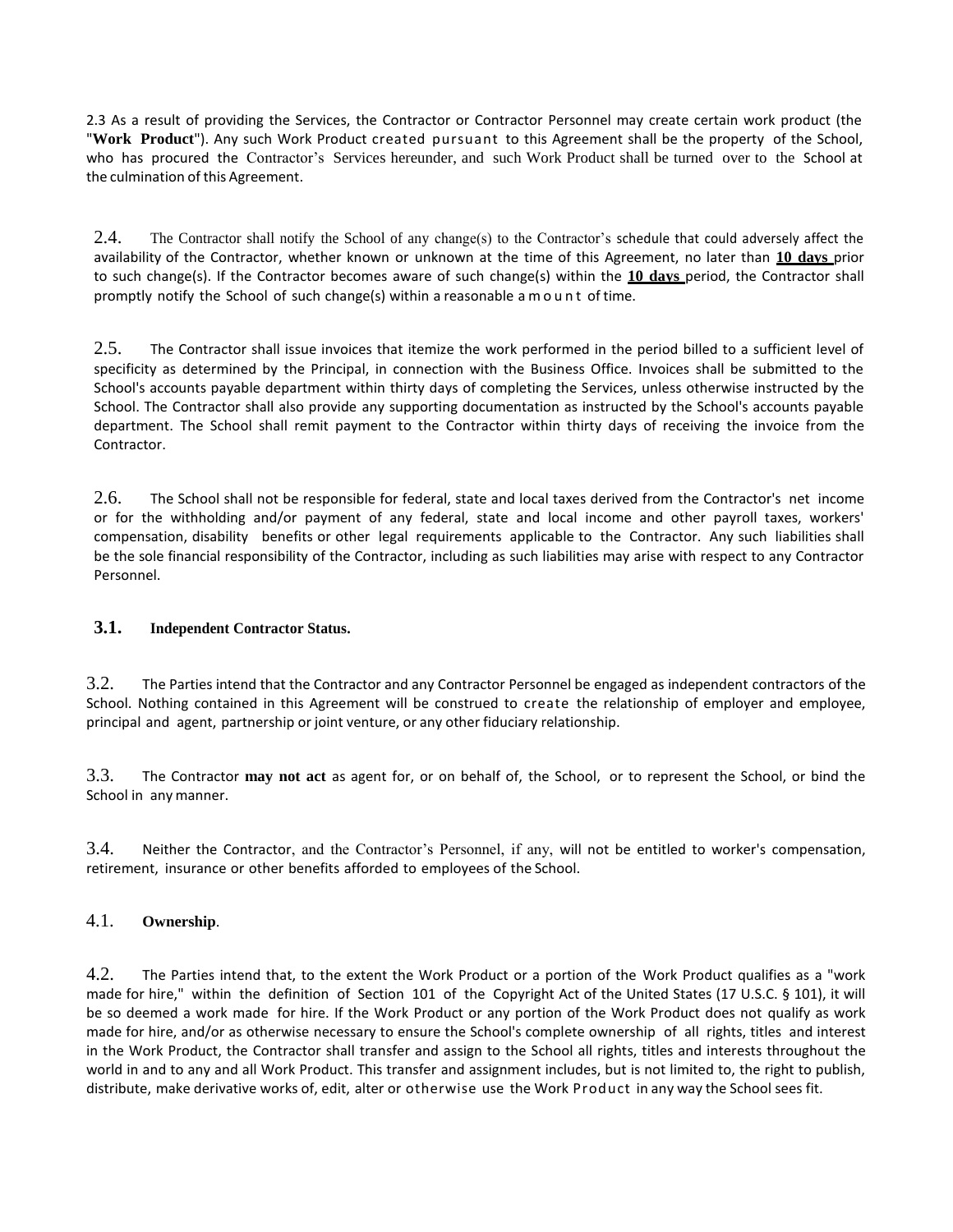4.3. The School grants the Contractor, a limited, non-exclusive, non-transferable, non-assignable, royalty free, worldwide license to display the Work Product on a platform personally controlled, in whole or in part, by the Contractor. The School may revoke this license at any time by requesting the removal of the Work Product displayed by the Contractor. Upon such request, the Contractor shall remove the Work Product from the platform, and provide written notification of such removal.

5.1. **Insurance Coverage.** The Contractor understands and agrees that, as a precondition to this Agreement and prior to beginning any work on behalf of the School, the Contractor shall obtain and must provide a certificate of liability insurance naming Blackwater Community School as an additional insured for the following types of insurance coverage at the amounts identified herein:

- $\triangleright$  Workers' compensation coverage must provide statutory limits and show limits of \$1,000,000.00/\$1,000,000/\$1,000,000.
- $\triangleright$  General liability coverage in the amount of \$1,000,000.00 per occurrence with a \$2,000,000.00aggregate;
- $\triangleright$  Auto liability coverage in the amount of \$100,000.00 combined single limit for bodily injury, \$300,000.00 for total bodily injury, and \$100,000.00 for property damage.

Should the Contractor not provide the aforementioned certificate of liability prior to commencing work with the School, or should the Contractor allow any mandatory insurance required by this Agreement to expire during the term of this Agreement, Blackwater Community School will assess a 5% penalty in the form of a deduction from any payment of fees paid to Contractor to cover the cost to Blackwater Community School for providing said coverage through the School's own carrier(s).

The Contractor hereby acknowledges and agrees that the foregoing coverage is required at any and all times work is performed on behalf of the School, regardless of whether said work is performed on the School's campus or not.

5.1 Workers' Compensation Not Required for Sole Proprietors

Pursuant to Arizona law, certain sole proprietors are not required to maintain workers' compensation insurance coverage. If the Contractor is a sole proprietorship or other entity that is not required to secure such coverage for him/herself or his/her employees, Contractor nevertheless agrees to release, indemnify, a n d hold harmless Blackwater Community School from all claims, fines and actions, including any award by the Industrial Commission of Arizona, or any other similar administrative body and/or court of law, arising out of claims by an employee or agent of the Contractor for work-related injuries.

6.0 **Interactions with School Personnel.** As a condition of this Agreement, the Contractor expressly agrees to interface with School personnel in a professional manner at all times. Neither the Contractor nor Contractor Personnel shall have any right, whatsoever, to direct any School personnel. Further, Contractor hereby agrees not to interfere with any School business outside the scope of Services defined herein, nor interfere with any personnel matters. Should the Contractor experience any issues with respect to its engagement with the School hereunder, he/she/it should direct those concerns only to the Superintendent/ Principal.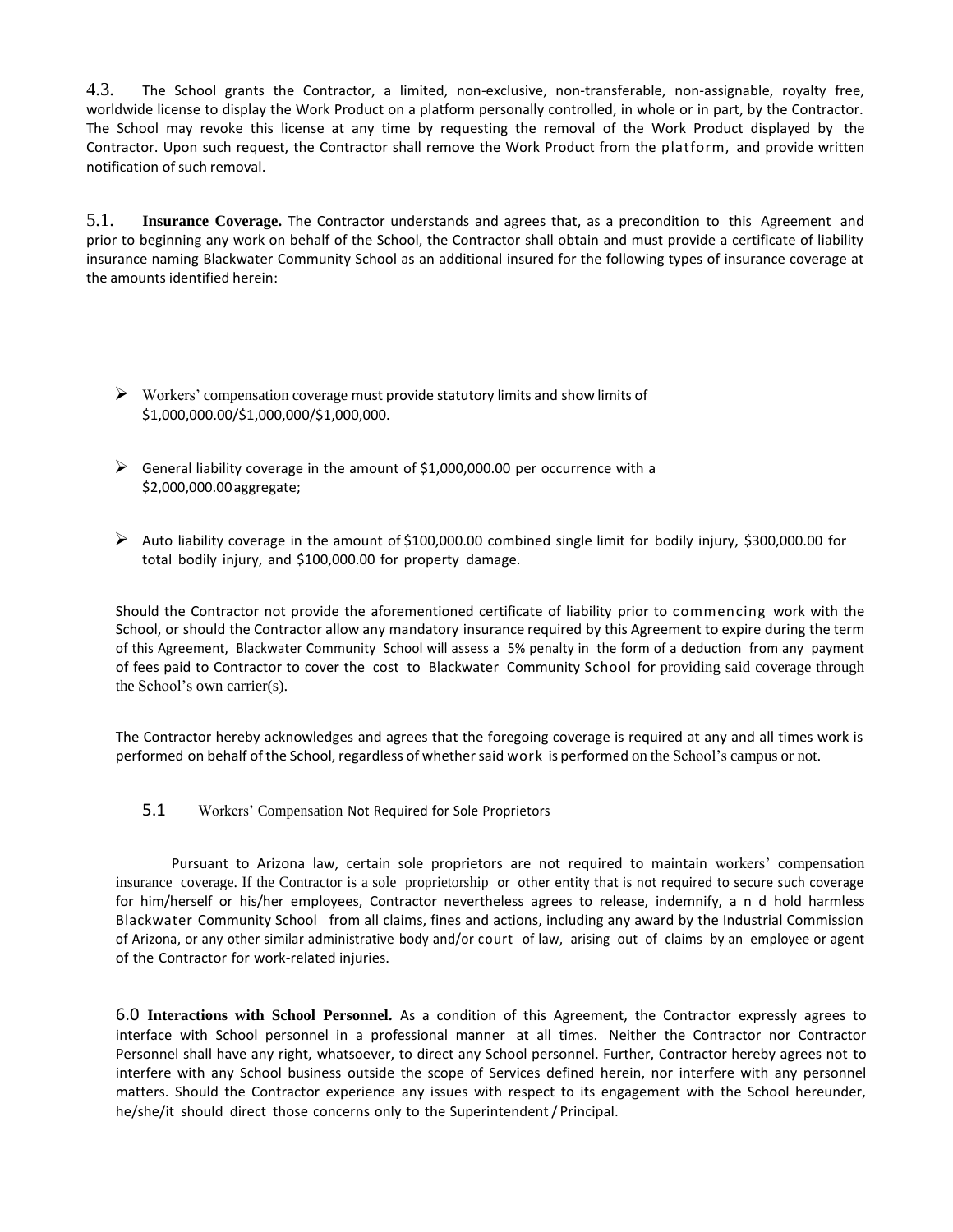7.0 **Fingerprinting and Background Check Clearance.** The Contractor understands that as a condition of entering into this Agreement both the Contractor and any Contractor personnel may be required to undergo fingerprinting and a background clearance check pursuant to the Indian Child Protection and Family Violence Prevention Act, 25 U.S.C. §3201, *et seq.*, and its implementing regulations. This process must be completed *prior to* the Contractor beginning any work on campus.

8.0 **Confidentiality of Proprietary Information**. The Contractor understands and agree s that, pursuant to this Agreement, the Contractor may become aware of confidential or proprietary information related to the School's staff or its students. The Contractor acknowledges and agrees to maintain the confidentiality of any such information, unless otherwise compelled by law. The Contractor further agrees that this is a material condition of this Agreement and that a breach of this clause shall entitle the School to immediately seek injunctive relief in a forum of its choosing.

9.0 **Other Conditions.** The Contractor further agrees that during the term of this Agreement to follow the School's dress code policies.

10. **Representations.** Both Parties represent that they are fully authorized and empowered to enter into this Agreement, and that the performance of the obligations under this Agreement will not violate or infringe upon the rights of any third party, or violate any agreement between the Parties and any other person, firm or organization or any law or governmental regulation.

11.0. **Indemnification.** The Contractor, on its own behalf and on behalf of any Contractor Personnel, shall indemnify and hold harmless the School, its affiliates, and its respective officers, directors, agents and employees from any and all claims, demands, losses, causes of action, damage, lawsuits, judgments, including attorneys' fees and costs, arising out of, or relating to, the Contractor's services, including those provided by any Contractor Personnel, under this Agreement.

12.0. **Liability.** EXCEPT WITH RESPECT TO THE PARTIES' INDEMNIFICATION OBLIGATIONS, NEITHER PARTY SHALL BE LIABLE TO THE OTHER FOR ANY SPECIAL, INDIRECT, INCIDENTAL, PUNITIVE, OR CONSEQUENTIAL DAMAGES ARISING FROM OR RELATED TO THIS AGREEMENT, INCLUDING BODILY INJURY, DEATH, LOSS OF REVENUE, OR PROFITS OR OTHER BENEFITS, AND CLAIMS BY ANY THIRD PARTY, EVEN IF THE PARTIES HAVE BEEN ADVISED OF THE POSSIBILITY OF SUCH DAMAGES. THE FOREGOING LIMITATION APPLIES TO ALL CAUSES OF ACTION IN THE AGGREGATE, INCLUDING WITHOUT LIMITATION TO BREACH OF CONTRACT, BREACH OF WARRANTY, NEGLIGENCE, STRICT LIABILITY, AND OTHER TORTS.

13.0. **Disclaimer of Warranty.** THE WARRANTIES CONTAINED HEREIN ARE THE ONLY WARRANTIES MADE BY THE PARTIES HEREUNDER. EACH PARTY MAKES NO OTHER WARRANTY, WHETHER EXPRESS OR IMPLIED, AND EXPRESSLY EXCLUDES AND DISCLAIMS ALL OTHER WARRANTIES AND REPRESENTATIONS OF ANY KIND, INCLUDING ANY WARRANTIES OF MERCHANTABILITY, FITNESS FOR A PARTICULAR PURPOSE, TITLE, AND NON-INFRINGEMENT. THE SCHOOL DOES NOT PROVIDE ANY WARRANTY THAT OPERATION OF ANY SERVICES HEREUNDER WILL BE UNINTERRUPTED OR ERROR-FREE.

## 14.0 **Miscellaneous Provisions.**

14.1. This Agreement, and duplicates or copies, constitutes the entire agreement between the Parties with respect to the subject matter of this Agreement, and supersedes all prior negotiations, agreements, representations, and understandings of any kind, whether written or oral, between the Parties, preceding the date of this Agreement.

14.2. This Agreement may be amended only by written agreement duly executed by an authorized representative of each party (email is acceptable).